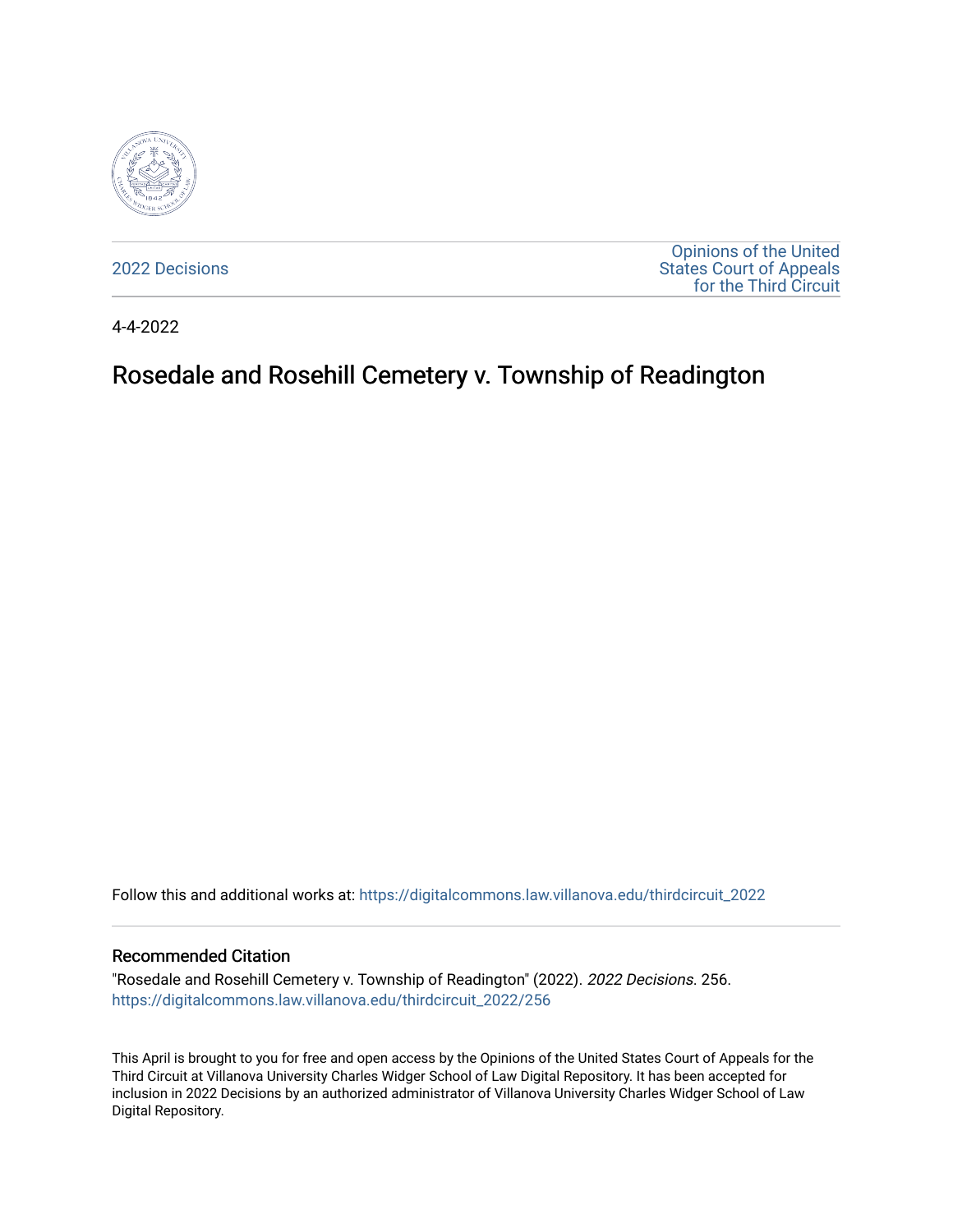#### **NOT PRECEDENTIAL**

#### UNITED STATES COURT OF APPEALS FOR THE THIRD CIRCUIT

 $\frac{1}{2}$ 

Nos. 21-1391 & 21-1403  $\frac{1}{2}$ 

#### ROSEDALE AND ROSEHILL CEMETERY ASSOCIATION

v.

## TOWNSHIP OF READINGTON; THE TOWNSHIP COMMITTEE OF THE TOWNSHIP OF READINGTON,

*Appellants in 21-1403*

STATE OF NEW JERSEY, *Appellant in 21-1391*

On Appeal from the United States District Court for the District of New Jersey (District Court No. No. 3-19-cv-16428) District Judge: Honorable Freda L. Wolfson

 $\overline{\phantom{a}}$  , where  $\overline{\phantom{a}}$ 

Argued: January 26, 2022  $\overline{\phantom{a}}$  , where  $\overline{\phantom{a}}$  , where  $\overline{\phantom{a}}$  , where  $\overline{\phantom{a}}$  , where  $\overline{\phantom{a}}$ 

 $\mathcal{L}=\{1,2,3,4,5\}$ 

Before: CHAGARES, *Chief Judge*, McKEE and MATEY, *Circuit Judges*

(Opinion filed: April 4, 2022)  $\frac{1}{2}$  ,  $\frac{1}{2}$  ,  $\frac{1}{2}$  ,  $\frac{1}{2}$  ,  $\frac{1}{2}$  ,  $\frac{1}{2}$  ,  $\frac{1}{2}$  ,  $\frac{1}{2}$  ,  $\frac{1}{2}$  ,  $\frac{1}{2}$  ,  $\frac{1}{2}$  ,  $\frac{1}{2}$  ,  $\frac{1}{2}$  ,  $\frac{1}{2}$  ,  $\frac{1}{2}$  ,  $\frac{1}{2}$  ,  $\frac{1}{2}$  ,  $\frac{1}{2}$  ,  $\frac{1$ 

Richard P. Cushing **[Argued]** Gebhardt & Kiefer 1318 Route 31 North P.O. Box 4001 Annandale, NJ 08801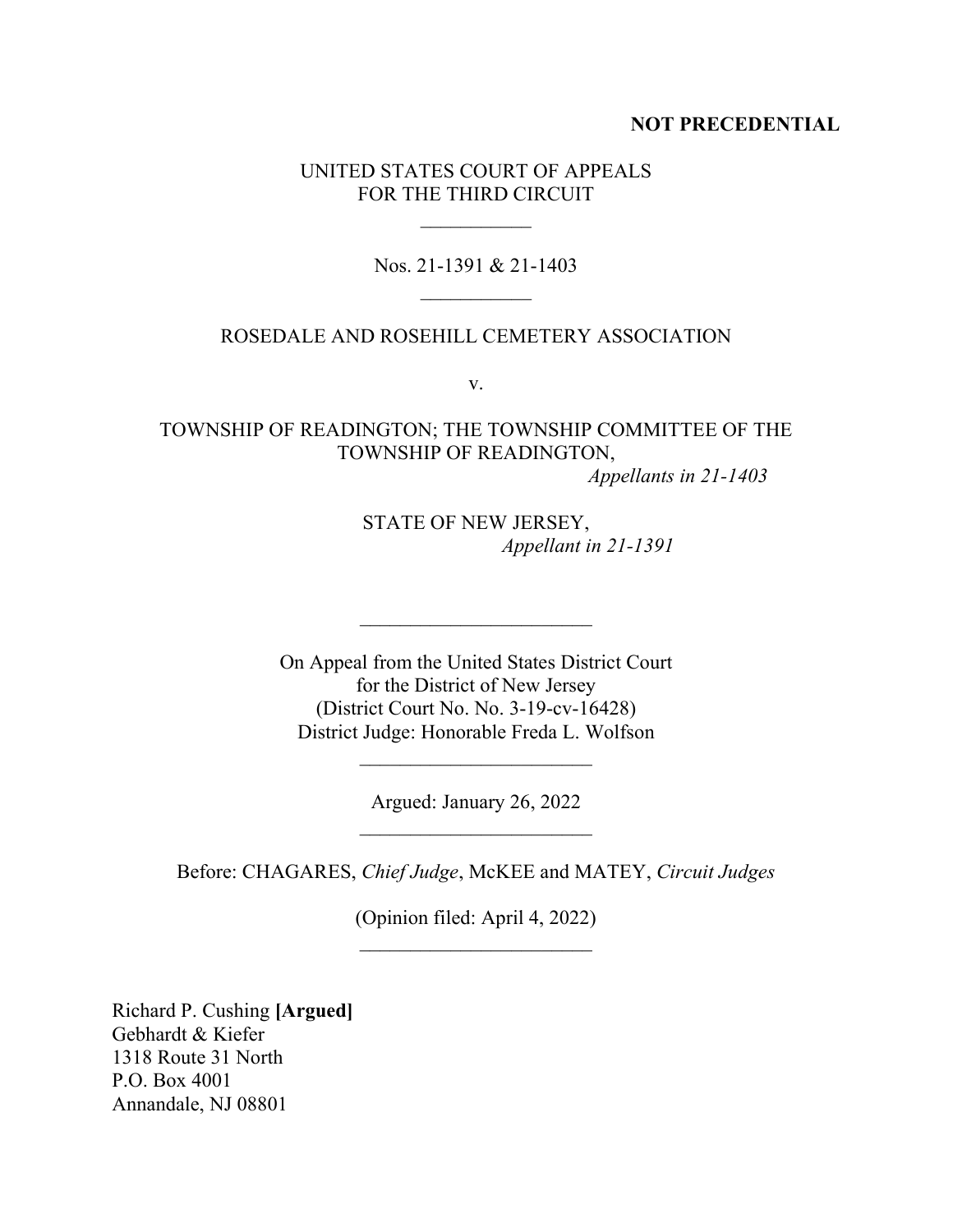*Counsel for Township of Readington and The Township Committee of the Township of Readington* 

Amy Chung **[Argued]** Office of Attorney General of New Jersey Division of Law 25 Market Street Hughes Justice Complex Trenton, NJ 08625 *Counsel for State of New Jersey* 

Mark D. Taticchi **[Argued]** Faegre Drinker Biddle & Reath One Logan Square Suite 2000 Philadelphia, PA 19103

Megan K. Balne Hyland Levin Shapiro 6000 Sagemore Drive Suite 6301 Marlton, NJ 08053

Robert R. Stanicki Mackevich Burke Stanicki 1435 Raritan Road P.O. Box 919 Clark, NJ 07066 *Counsel for Rosedale and Rosehill Cemetery Association*

### OPINION1  $\frac{1}{2}$  ,  $\frac{1}{2}$  ,  $\frac{1}{2}$  ,  $\frac{1}{2}$  ,  $\frac{1}{2}$  ,  $\frac{1}{2}$  ,  $\frac{1}{2}$  ,  $\frac{1}{2}$  ,  $\frac{1}{2}$  ,  $\frac{1}{2}$  ,  $\frac{1}{2}$  ,  $\frac{1}{2}$  ,  $\frac{1}{2}$  ,  $\frac{1}{2}$  ,  $\frac{1}{2}$  ,  $\frac{1}{2}$  ,  $\frac{1}{2}$  ,  $\frac{1}{2}$  ,  $\frac{1$

*\_\_\_\_\_\_\_\_\_\_\_\_\_\_\_\_\_\_\_\_\_\_\_*

McKEE, *Circuit Judge*.

<sup>&</sup>lt;sup>1</sup> This disposition is not an opinion of the full court and pursuant to I.O.P. 5.7 does not constitute binding precedent.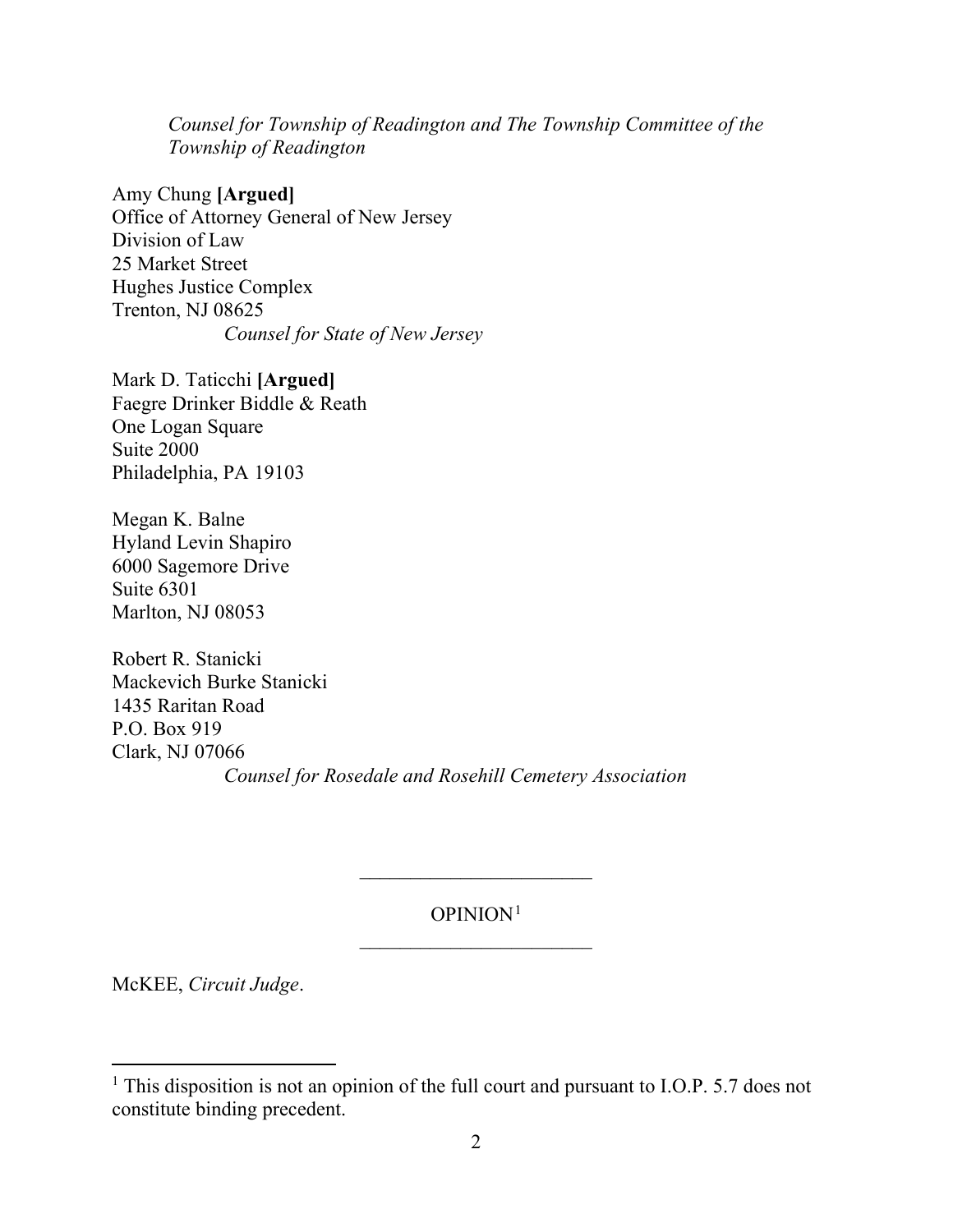The Township of Readington and the Township Committee of Readington appeal the District Court's grant of summary judgment in favor of Rosedale and Rosehill Cemetery Association on Rosedale's facial challenge to the constitutionality of New Jersey's Cemetery Act. The Act prohibits the creation of a cemetery absent consent of the municipality in which the cemetery would be located.<sup>2</sup> In the counts of the complaint relevant to this appeal, Rosedale claimed the Cemetery Act is void for vagueness and therefore unconstitutional on its face because it fails to provide any standards for granting or withholding consent. The District Court agreed and this appeal followed.

For the reasons that follow, we will reverse the grant of summary judgment on Rosedale's facial challenge and remand for consideration of Rosedale's remaining claims. $3$ 

I.

"In evaluating a facial challenge we must look beyond the application of an ordinance in the specific case before us."4 Thus, Rosedale must "establish that no set of circumstances exists under which [the Cemetery Act] would be valid, or that the [Cemetery Act] lacks any plainly legitimate sweep."5 Rosedale argues that the Cemetery Act is unconstitutionally vague because it lacks any standards to guide the municipality's

<sup>&</sup>lt;sup>2</sup> N.J. Stat. Ann.  $\frac{6}{9}$  45:27-25(a).

 $3$  We have jurisdiction over this interlocutory appeal pursuant to 28 U.S.C. § 1291 and Fed. R. Civ. P. 54(b). We review a District Court's grant of summary judgment *de novo*. *Freedom From Religion Found., Inc. v. County of Lehigh*, 933 F.3d 275, 279 (3d Cir. 2019).

<sup>4</sup> *Bruni v. City of Pittsburgh*, 824 F.3d 353, 362 (3d Cir. 2016).

<sup>5</sup> *Id*. (quotation marks omitted) (quoting *United States v. Stevens*, 559 U.S. 460, 472  $(2010)$ ).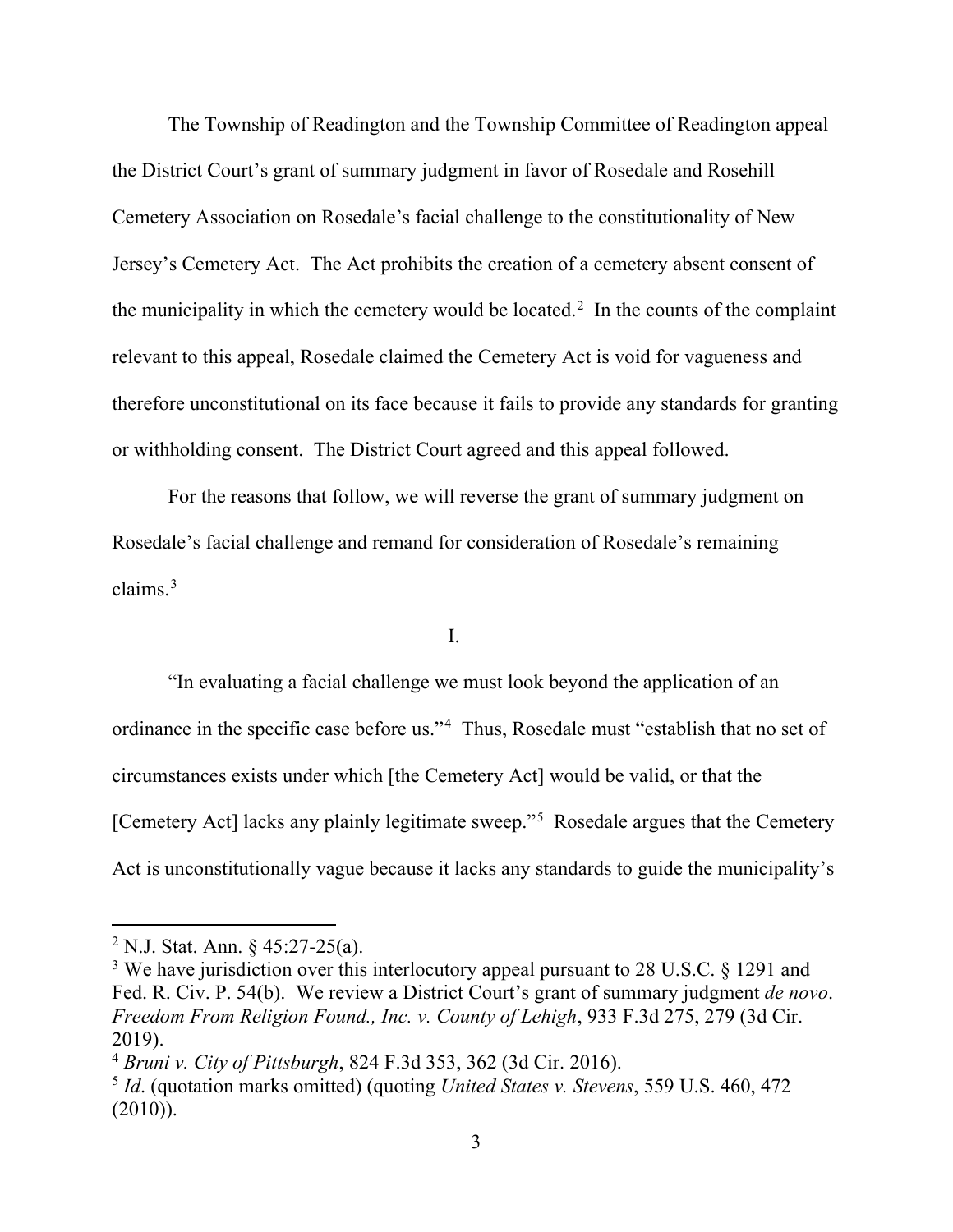exercise of discretion. However, its facial challenge should have been rejected out of hand because no property interest was alleged . Rosedale's facial challenge is contained in Counts Three and Four of its complaint, yet neither of those counts allege a protected property interest and there is no evidence in the summary judgment record supporting that Rosedale had such an interest. 6 Although Rosedale does attempt to argue a protected property interest in its brief, argument in an opposing brief cannot amend a complaint, nor supplement the record on summary judgment.<sup>7</sup>

Rosedale's entire theory rests upon the unlimited grant of discretion in the Cemetery Act, which permits cemetery use contingent upon municipality approval.<sup>8</sup> However, such "a benefit is not a protected entitlement if government officials may grant or deny it in their discretion."<sup>9</sup> Accordingly, Rosedale's facial challenge fails as it attempts to birth a protected property right from just such a grant of discretion.

Finally, Rosedale's void for vagueness attack on the Cemetery Act fails for an even more fundamental reason: the Act does not grant discretionary authority to judges, juries, or police. Rather, it grants discretion to policymaking bodies of local municipalities. For this reason, as the Sixth Circuit observed in *Ass'n of Cleveland Fire* 

<sup>&</sup>lt;sup>6</sup> This is true even though the prior averments in the complaint are incorporated into each of those counts.

<sup>7</sup> Fed. R. Civ. P. 15(a); *see also Green Country Food Mkt., Inc. v. Bottling Grp., LLC*, 371 F.3d 1275, 1279 (10th Cir. 2004).

<sup>8</sup> N.J.S.A. § 45:27-25(a); *see also* Appellee Br. at 3; 5; 22-23.

<sup>9</sup> *Town of Castle Rock, Colo. v. Gonzales*, 545 U.S. 748, 756 (2005); *see also West v. Ky. Horse Racing Comm'n*, 972 F.3d 881, 890 (6th Cir. 2020) ("... [A] party cannot possess a property interest in the receipt of a benefit when the state's decision to award or withhold the benefit is wholly discretionary.") (internal quotations omitted) (quoting *Med Corp., Inc. v. City of Lima*, 296 F.3d 404, 409 (6th Cir. 2002))).